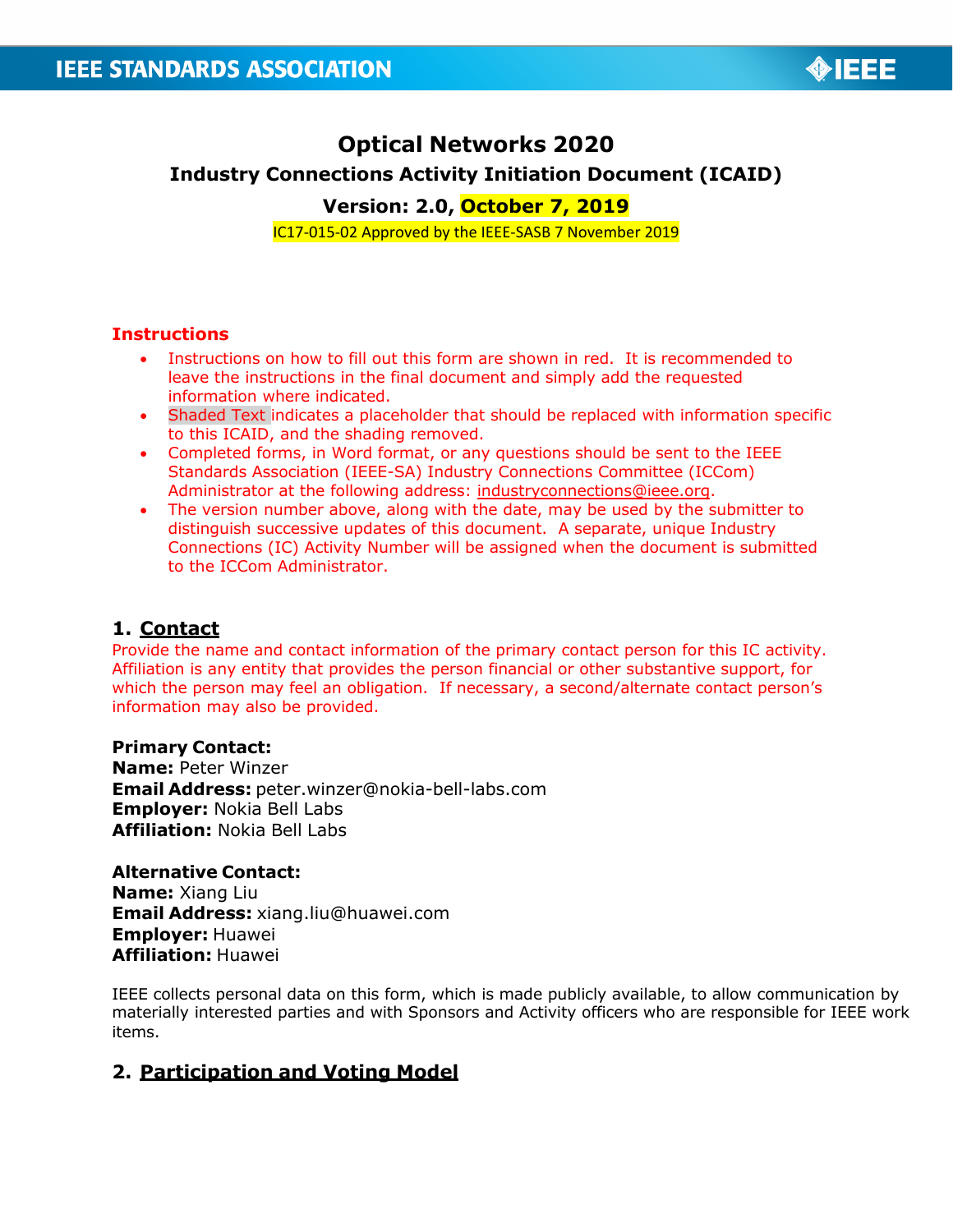Specify whether this activity will be entity-based (participants are entities, which may have multiple representatives, one-entity-one-vote), or individual-based (participants represent themselves, one-person-one-vote). –

Individual-Based

# **3. Purpose**

### **3.1. Motivation and Goal**

Briefly explain the context and motivation for starting this IC activity, and the overall purpose or goal to be accomplished.

Optical Networks 2020 (ON2020) is a global association that drives innovative optical network solutions to better meet the optical networking demands in the cloud era towards year 2020 and beyond. It aims to define new optical network requirements and specifications, develop general network technology roadmaps and evolution scenarios, and foster an open and sustainable ecosystem for end users, service providers, and equipment and component vendors to collectively address the optical networking demands in the cloud era. Freed from near-term thinking, competition, and looking beyond existing standardization efforts, the program will help to set longer-term goals and directions that the fiber-optic communications industry should be expected to work towards.

ON2020 has conducted successful workshops at major optical networking conferences in the past two years, and formed six sub-working groups on key aspects for optical technologies. The group has faced challenges in volunteer resource availability to progress the deliverables proposed in 2017 to meet the desired time frames. This renewal ICAID proposes a 6 month extension to complete existing commitments and provide an orderly path toward closure, while in parallel exploring a transition of the active volunteers and work activities for inclusion in other IEEE relevant activities, potentially within IEEE Communications Society, IEEE Photonics Society or the recently formed Roadmapping community within IEEE Technical activities.

## **3.2. Related Work**

Provide a brief comparison of this activity to existing, related efforts or standards of which you are aware (industry associations, consortia, standardization activities, etc.).

There are numerous standards and multi-source agreements (MSAs) covering optical components (particularly transceivers) as well as ROADMs (eg the Open ROADM MSA www.openroadm.org). Similarly, there are activities such as the Telecom Infra Project [\(www.telecominfraproject.com\)](http://www.telecominfraproject.com/) which are addressing specific short-term needs of certain subsets of the optical communications space.

ON2020 has a broader, longer-term remit than most of the above, although the developments within these standardization and MSA activities will articulate to, and inform the thinking of, the ON2020 participants.

Developments in Software Defined Networking and Network Function Virtualization (eg the Open Networking Foundation [www.opennetworking.org\)](http://www.opennetworking.org/) are also complementary to the ON2020 activities.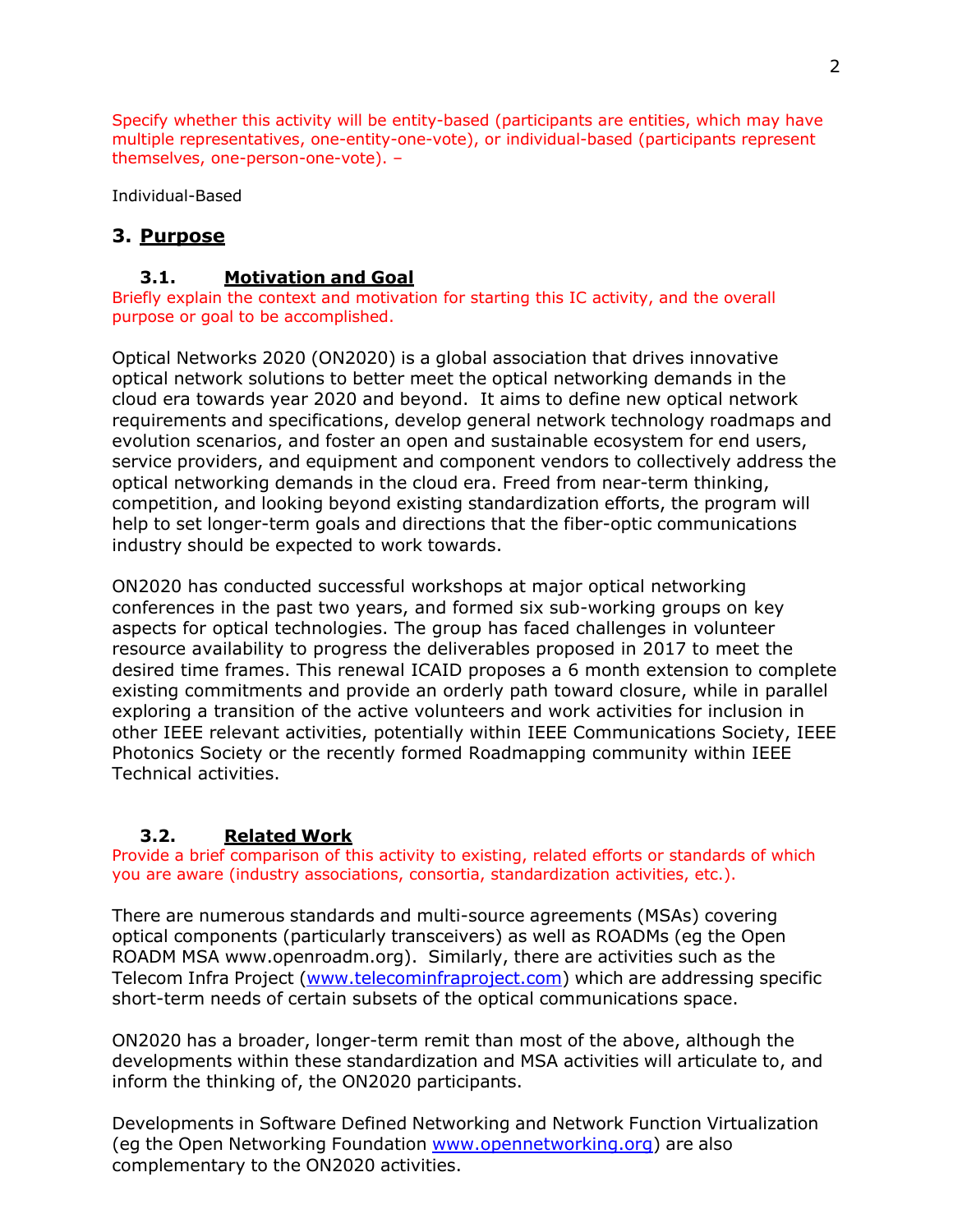#### **3.3. Previously Published Material**

Provide a list of any known previously published material intended for inclusion in the proposed deliverables of this activity.

The ON2020 has already published reports of its previous meetings, together with a series of presentations arising given at a workshop held in conjunction with the OFC 2017 conference in March 2017. It also provided an initial readout based on responses to a survey of communications service providers in the US, EU and Asia. Copies of all these documents can be found on the ON2020 website at [http://on2020.org/download.html.](http://on2020.org/download.html)

ON2020 has held very well attended workshops, sometimes exceeding 150 attendees, at OFC 2018, OFC2019 and ECOC 2019. Presentations and audio from these events were maintained on the group's iMEET collaboration area for use of the sub-working group participants.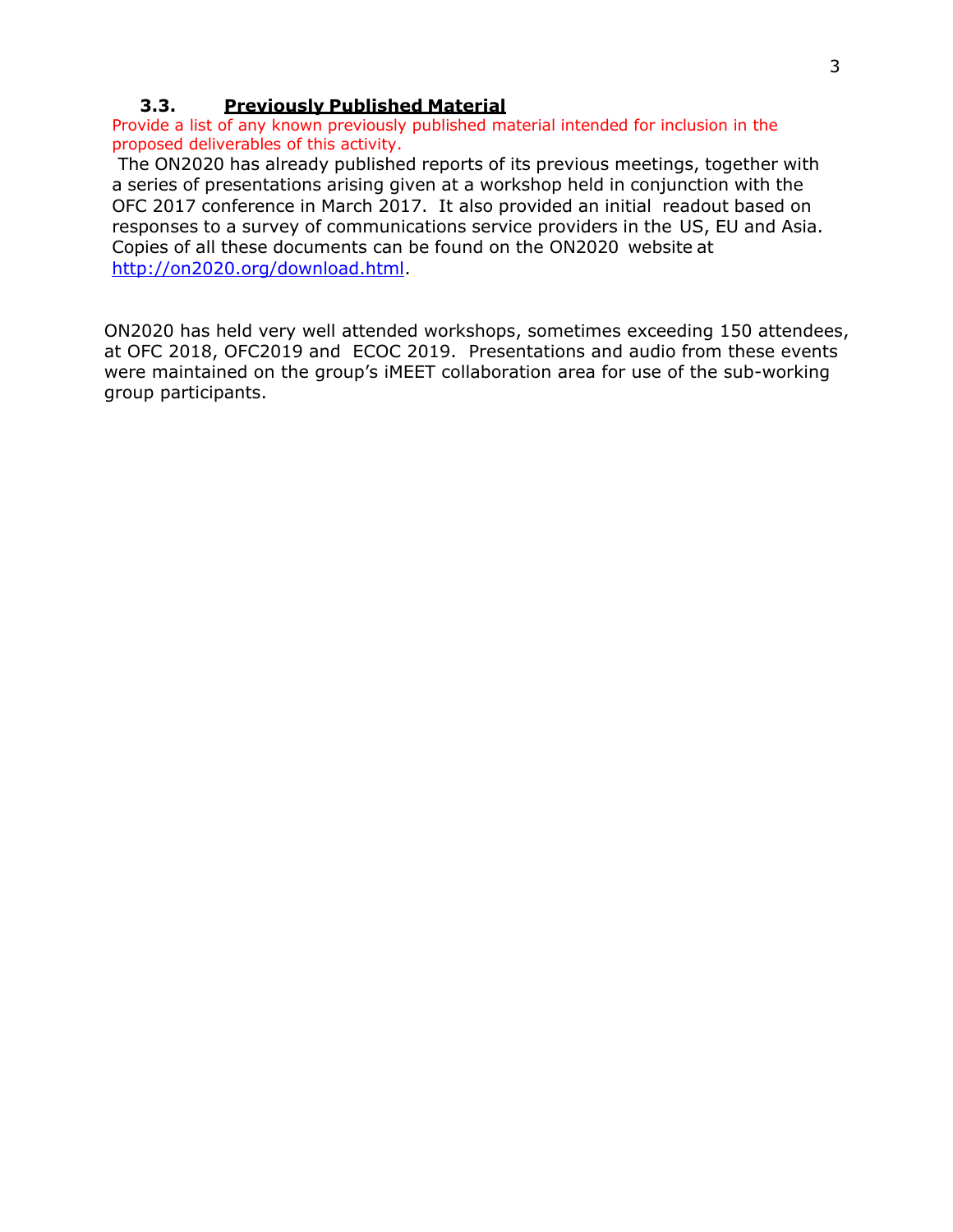### **3.4. Potential Markets Served**

Indicate the main beneficiaries of this work, and what the potential impact might be.

Optical networking equipment and component vendors; communications service providers

#### **3.5. How will the activity benefit the IEEE?**

ON2020 is comprised of volunteers who are among the leading global experts in optical networking technology. IEEE benefits from this thought leadership for defining a vision of the role of these technologies in emerging communications networks and applications, providing a strong IEEE community of experts in these domains, and helping to define needs for future standards to enable these technologies and applications.

In addition, optical communications technologies underpin our society with fiberoptics used as the sole transmission technology of the Internet (in core, metro, and datacenter networks), as well as of 5G wireless (as a fronthaul/backhaul technology). Maintaining a visionary optical communications activity is something the IEEE cannot risk to miss.

## **4. Estimated Timeframe**

Indicate approximately how long you expect this activity to operate to achieve its proposed results (e.g., time to completion of all deliverables).

#### **Expected Completion Date:** 05/2020

IC activities are chartered for two years at a time. Activities are eligible for extension upon request and review by ICCom and the IEEE-SA Standards Board. Should an extension be required, please notify the ICCom Administrator prior to the two-year mark.

## **5. Proposed Deliverables**

Outline the anticipated deliverables and output from this IC activity, such as documents (e.g., white papers, reports), proposals for standards, conferences and workshops, databases, computer code, etc., and indicate the expected timeframe for each.

#### **Deliverables to complete by May 2020**

Complete committed ON2020 workshops/presentations at IEEE GlobeCom and OFC 2020

Complete a summary paper on ON2020's findings and recommendations based on the interactions of the past two years

Explore a transition/migration of ON2020 activities and volunteers to identify and integrate with other IEEE societies and programs that can benefit from the deep optical networking expertise of the ON2020 participants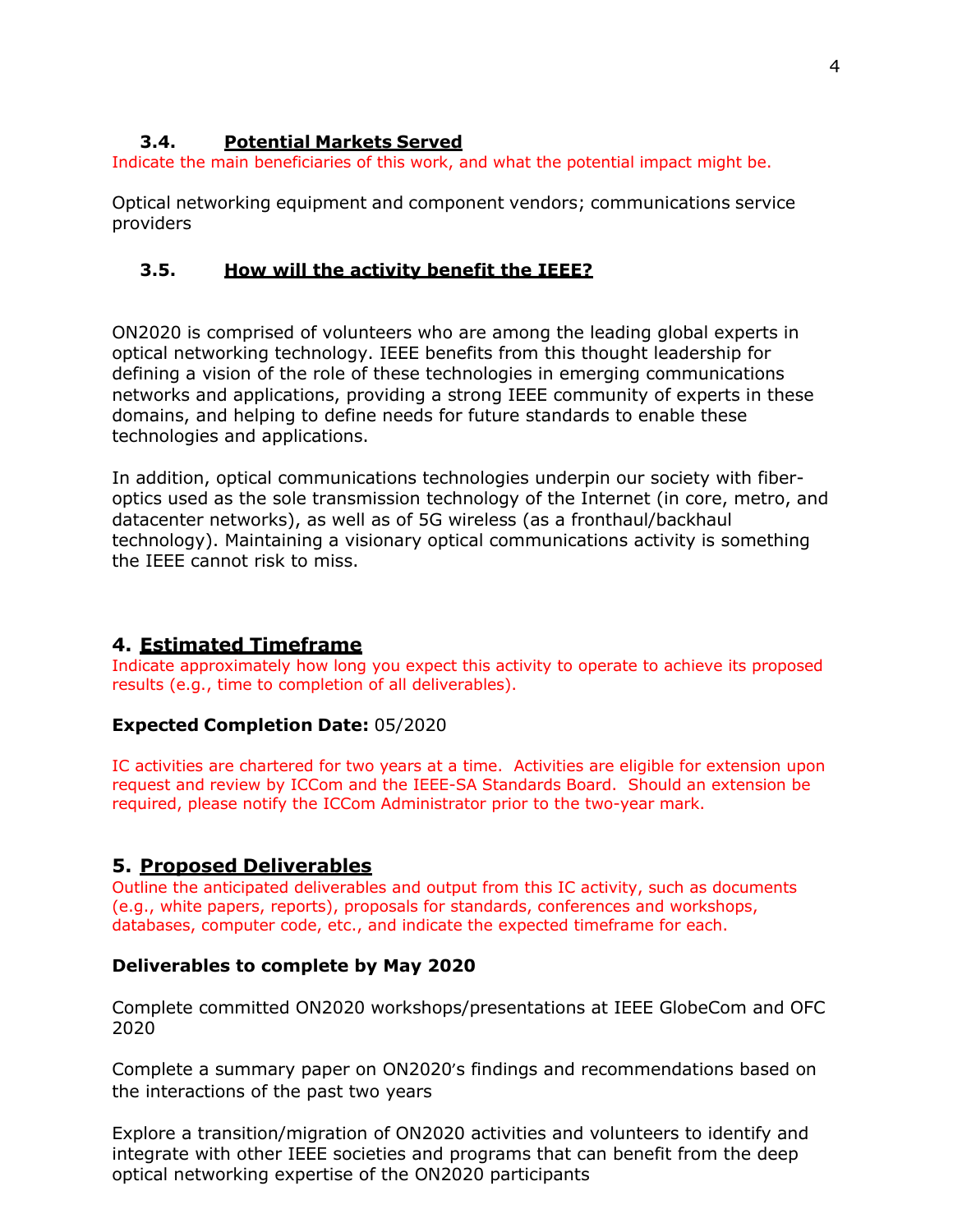#### **Original Deliverables**

Develop long-term industry visions beyond current product deployments and beyond concrete product roadmaps. (No near-term thinking, competition, standardization constraints.)

Develop commonly agreed-upon goals and directions that the fiber-optic communications industry should be expected to work towards.

Develop a plan for migration to an industry alliance, in accordance with the expectations of the IC activity.

The outcomes of these over the next 12 months would be one or more white papers summarizing the developed vision and overall industry directions. Current activities cover the areas of T-SDN, ROADM/OXC, 5G-oriented optical networks, and nextgeneration WDM and optical link technologies. In the medium term, these white paper(s) would be extended to encompass other aspects of optical networking.

To facilitate these developments, we will hold workshops and information sessions as part of the major optical communications in the US (OFC), Europe (ECOC) and Asia (ACP). These continue the existing series of workshops held at OFC and ECOC in 2016 and 2017. These workshops will continue to form part of the programming of these conferences and we are coordinating with the various conference organizers to facilitate this. As such, there will be no direct cost to the ON2020 activity for these workshops.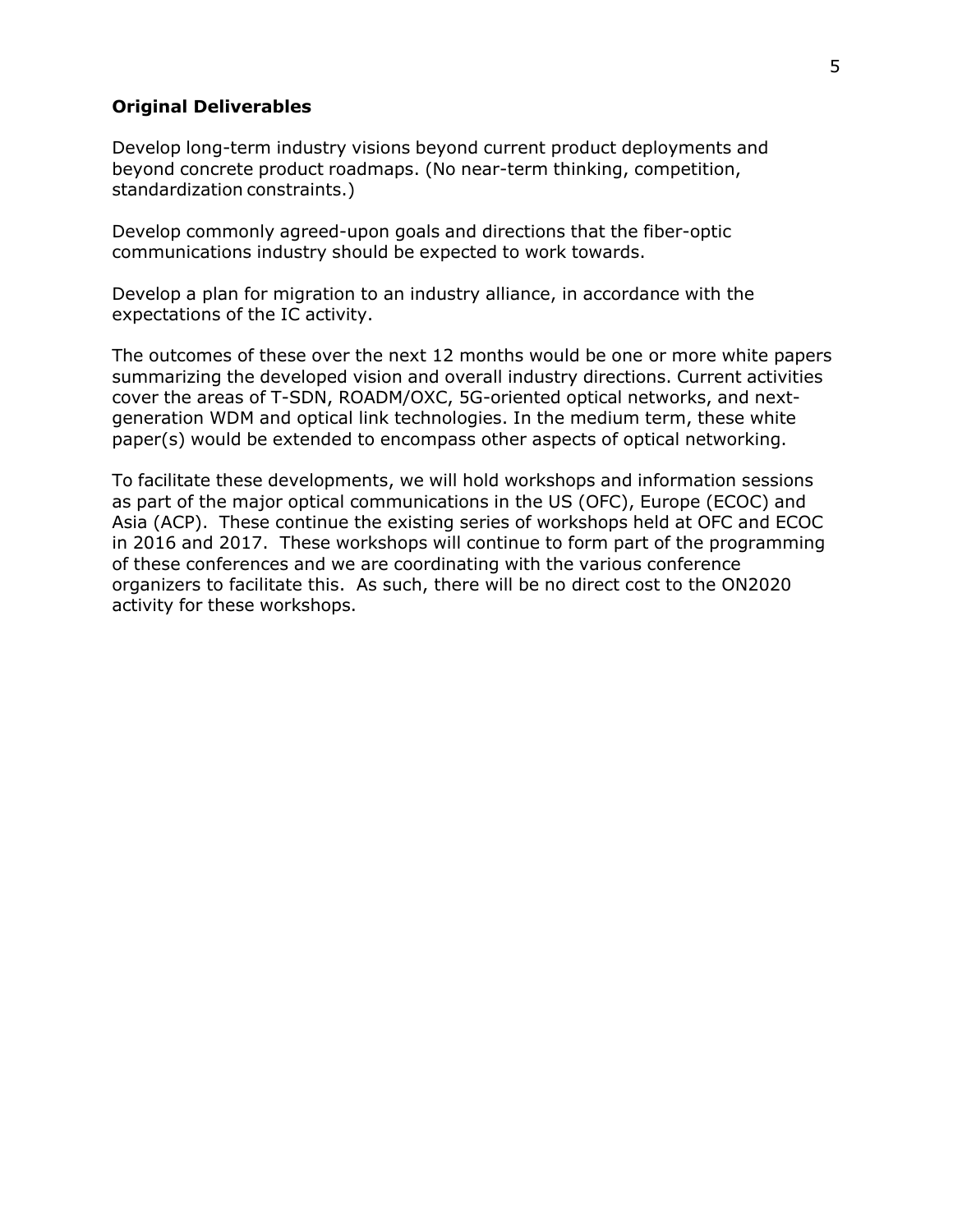# **6. Funding Requirements**

Outline any contracted services or other expenses that are currently anticipated, beyond the basic support services provided to all IC activities. Indicate how those funds are expected to be obtained (e.g., through participant fees, sponsorships, government or other grants, etc.). Activities needing substantial funding may require additional reviews and approvals beyond ICCom.

No immediate funding is required. In the interim, most meetings will be via teleconference and any in-person activities will seek companies to act as meeting hosts. The basic support services provided to IC activities will be sufficient to meet the needs of this activity.

# **7. Management and Procedures**

# **7.1. IEEE Sponsoring Committee**

Indicate whether an IEEE sponsoring committee of some form (e.g., an IEEE Standards Sponsor) has agreed to oversee this activity and its procedures.

# **Has an IEEE sponsoring committee agreed to oversee this activity?:**

The Photonics Society has indicated that it wishes to support the activity. The nature of the support will be worked out between ON2020 and the Photonics Society.

If yes, indicate the sponsoring committee's name and its chair's contact information.

## **Sponsoring Committee Name:** IEEE Photonics Society **Chair's Name:** Chennupati Jagadish **Chair's Email Address:** [Chennupati.jagadish@anu.edu.au](mailto:Chennupati.jagadish@anu.edu.au)

Additional sponsoring committee information, if any.

## **7.2. Activity Management**

If no IEEE sponsoring committee has been identified in 7.1 above, indicate how this activity will manage itself on a day-to-day basis (e.g., executive committee, officers, etc).

Activity officers will be elected at the start to manage the work of the program

## **7.3. Procedures**

Indicate what documented procedures will be used to guide the operations of this activity; either (a) modified baseline *Industry Connections Activity Policies and Procedures,* (b) Sponsor policies and procedures accepted by the IEEE-SA Standards Board, or (c) Working Group policies and procedures accepted by the Working Group's Sponsor. If option (a) is chosen, then ICCom review and approval of the P&P is required. If option (b) or (c) is chosen, then ICCom approval of the use of the P&P is required.